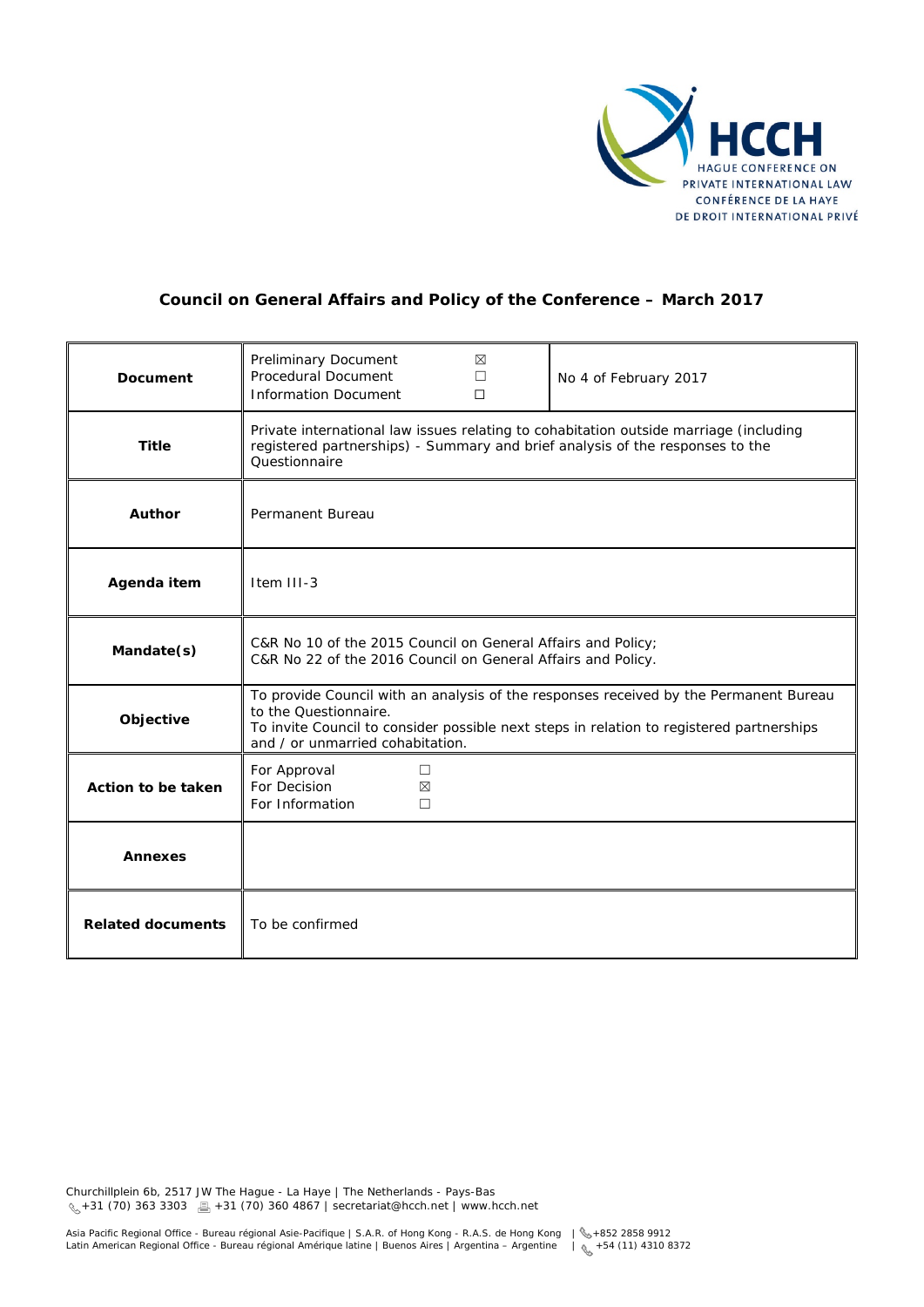#### **A. Introduction**

1. In March 2015, the Council on General Affairs and Policy (the Council) invited the Permanent Bureau to prepare a Questionnaire to seek further information on private international law issues relating to cohabitation outside marriage, including registered partnerships and to report to the Council in  $2017<sup>1</sup>$  $2017<sup>1</sup>$  $2017<sup>1</sup>$ . This document provides a brief summary of the responses received to the Questionnaire.<sup>[2](#page-1-1)</sup>

#### **PART A – Registered partnerships**

#### **1. Findings from the Questionnaire**

2. This Section briefly elaborates on the findings obtained from the responses received to Part A of the Questionnaire (Questions No 1 to 13).

3. The term "registered partnership" refers to a form of cohabitation outside marriage which, under the domestic law of the State where it originates, requires the fulfilment of certain formalities (*i.e.,* registration). Individuals living in a registered partnership are referred to as "registered partners".

4. Of the 40 jurisdictions that responded to the Questionnaire, 16 provide for the possibility to register partnerships in their internal law, $3$  and 2[4](#page-1-3) either do not provide or no longer provide<sup>4</sup> for that possibility.<sup>[5](#page-1-4)</sup> Of those that do provide for the possibility to register a partnership, one provides this possibility only for opposite-sex couples,<sup>[6](#page-1-5)</sup> five only for same-sex couples<sup>[7](#page-1-6)</sup> and 11 for both opposite and same-sex couples.<sup>[8](#page-1-7)</sup>

5. In those jurisdictions allowing for the possibility to register a partnership, the substantial requirements are similar overall. For instance, in most jurisdictions it is required that the registered partners have attained 18 years of age<sup>[9](#page-1-8)</sup> and that neither of the partners is married or united in a partnership with a third person.<sup>[10](#page-1-9)</sup> Scarce differences between the jurisdictions could nonetheless be observed, with respect to the accepted degree of blood-relationship between the partners.

6. In relation to the effects of the registered partnership on the relationship between the registered partners, the responses indicate a certain trend towards a harmonisation with the effects governing the relationship between spouses. Many of those jurisdictions allowing for the possibility to register a partnership indicated that registered partners are granted rights akin to those of spouses (whether such rights and obligations arise from provisions specific to registered partnerships or from the application by analogy of the rules applicable to marriage).[11](#page-1-10)

<span id="page-1-0"></span><sup>1</sup> See "Conclusions and Recommendations of the Council on General Affairs and Policy of the Conference (24-26 March 2015)",C&R No 10. At the 2016 Council meeting, the Permanent Bureau provided an oral update, see "Conclusions and Recommendations of the Council on General Affairs and Policy of the Conference (15-17 March 2016)", C&R 22. Both these documents are available on the Hague Conference website at  $\lt$  www.hcch.net > under "Governance" then "Council on General Affairs and Policy".

<span id="page-1-1"></span><sup>&</sup>lt;sup>2</sup> The Questionnaire as well as other documents relevant to this project are available on the Hague Conference website at < [www.hcch.net](http://www.hcch.net/) > under "Projects", "Legislative Projects" then "Cohabitation".

<span id="page-1-2"></span>See the responses from Austria, Belgium, Brazil, Canada (Manitoba, Nova Scotia and Québec), Cyprus, Czech Republic, Finland, Germany, Mexico, Netherlands, New Zealand, Paraguay, Switzerland and Uruguay.

<span id="page-1-3"></span><sup>4</sup> From those States that do not provide for the possibility to register partnerships, three States (Denmark, Ireland, Norway) had provided the possibility to register a partnerships (between same-sex partners only) but this option was repealed when the internal law was changed to provide for the possibility of same-sex

<span id="page-1-4"></span>partners to enter into marriage in the same way as applies for opposite-sex couples.<br><sup>5</sup> See the responses from Bulgaria, Burkina Faso, Canada (Alberta, British Columbia, New Brunswick, Nunavut, Prince Edward Island and Saskatchewan), China (Hong Kong SAR, Macao SAR, Mainland), Denmark, Ireland, Japan, Republic of Korea, Latvia, Lithuania, Norway, Philippines, Romania, Russian Federation, Slovakia,

<span id="page-1-6"></span>

<span id="page-1-5"></span>Turkey, Vietnam.<br>
<sup>6</sup> See the responses from Paraguay.<br>
<sup>7</sup> See the responses from Austria, Czech Republic, Germany, Ireland, Switzerland.<br>
<sup>8</sup> See the responses from Belgium, Cyprus, Mexico, the Netherlands, and New Zeala

<span id="page-1-8"></span><span id="page-1-7"></span><sup>&</sup>lt;sup>9</sup> See, *e.g.*, the responses from Austria, Belgium, Brazil, Canada (Manitoba), the Czech Republic and Germany to Question 3.a.(3).

<span id="page-1-9"></span><sup>10</sup> See, *e.g.*, the responses from Austria, Brazil, Cyprus, Ireland, New Zealand and Switzerland to Question 3.a.(1).

<span id="page-1-10"></span><sup>11</sup> See, *e.g.*, the responses from Austria, Canada (Nova Scotia and Quebec), Cyprus, Finland, Germany, Ireland, Netherlands, Norway, Paraguay, Switzerland and Uruguay. In contrast, some jurisdictions have decided to limit the scope of personal rights of the registered partners to almost only property rights; see, *e.g.*, the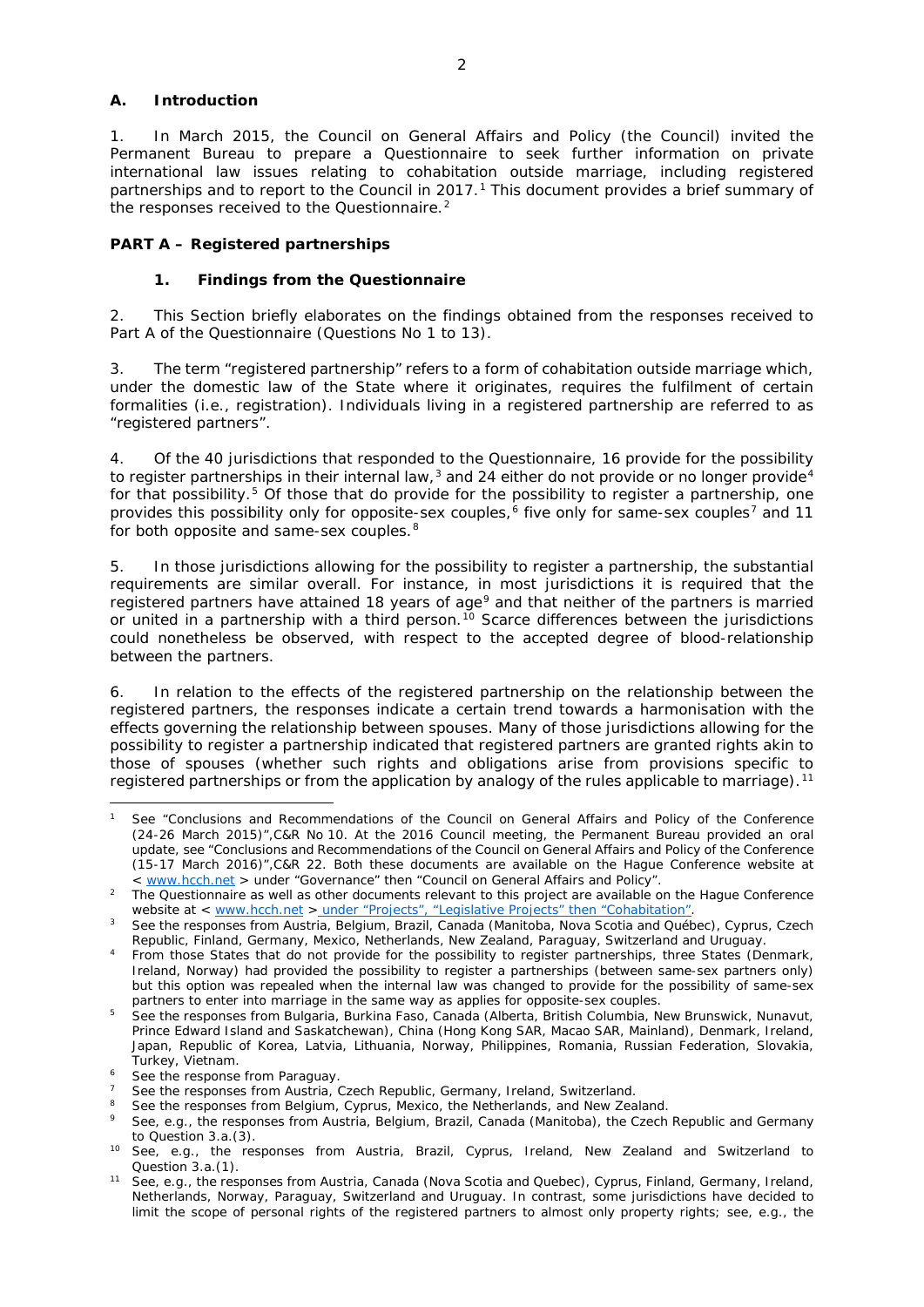7. As regards in particular the effects of the registered partnership on the relationship between the registered partners and the children of (one of) the registered partners, it is evident from a vast majority of the responses that these effects are overall not dependent on the civil status of the parents. Whether the parents would be registered partners or, *e.g.*, married should not in essence impact these effects. It can be noted however that assisted reproduction and joint adoption may not be opened to registered partners, in particular in jurisdictions allowing only for same-sex registered partnerships.<sup>[12](#page-2-0)</sup>

8. It can also be seen from the responses to the Questionnaire that registered partners cannot assume that the partnership they have registered in one jurisdiction would be automatically recognised in another jurisdiction. From the 40 jurisdictions that responded to this Questionnaire, 23 would recognise a partnership that was registered abroad.<sup>[13](#page-2-1)</sup> Of those jurisdictions, 18 provide or used to provide for the possibility to register a partnership under their internal law.

9. The vast majority of these jurisdictions do, however, impose certain conditions on the recognition of a partnership registered abroad. In order to be recognised in most of those jurisdictions, a partnership must be valid according to the law of the State where the registration took place (*lex loci registrationis*)<sup>[14](#page-2-2)</sup> and should not be manifestly contrary to public policy.<sup>[15](#page-2-3)</sup>

10. Similarly, jurisdictions the law of which does not provide for the possibility to register a partnership may nonetheless give effect to some of the effects arising from a partnership registered in a foreign jurisdiction. The question of whether the effects of a registered partnership are "recognised" in a jurisdiction other than the one where the partnership was registered is closely linked to the question of which law governs these effects in the jurisdiction where recognition of the registered partnership is sought.

11. From the responses, it does not seem possible to identify any trend with respect to the conflict of law rules that determine the law applicable to the effects. While some jurisdictions would apply the law of the State where the partnership was registered (*lex loci registrationis*) to determine, e.g., the personal obligations and duties of the registered partners,<sup>[16](#page-2-4)</sup> in other jurisdictions such effects would primarily be governed by the law of the State where the partners are habitually resident.[17](#page-2-5) Alternatively, some jurisdictions, while recognising the validity of a partnership registered abroad, will apply their domestic law to the effects (*lex fori* approach).[18](#page-2-6) A few jurisdictions have also allowed some deference to party autonomy by granting registered partners the possibility to choose the law applicable to some of the effects of their partnership, in particular with respect to their property regime.<sup>[19](#page-2-7)</sup>

12. It stands out from the responses that those jurisdictions that provide for specific conflict of law rules mostly only do so as regards the formation and dissolution of the registered

**.** 

responses from Canada (Manitoba) and Denmark to Question 4.a.(1)(a) where the law does not impose any personal duties and obligations on the partners.

<span id="page-2-0"></span><sup>12</sup> In relation to assisted reproduction, see, *e.g.*, the responses from Finland and Switzerland to Question 4.a.(1)(f). In relation to joint adoption, see, *e.g.*, the responses from the Czech Republic, Germany, Ireland and Switzerland to Question 4.a.(1)(d). In Germany however, the adoption of the child of a registered partner by the other, as well as the successive adoption of the child by each of the registered partners are allowed. It is also noteworthy to mention that Ireland and Switzerland consider changes in their legislation with a view to provide the possibility for same-sex registered partners to jointly adopt.

<span id="page-2-1"></span><sup>13</sup> See the responses from Austria, Belgium, Brazil, Bulgaria, Burkina Faso, Canada (Manitoba, New Brunswick and Quebec), China (Macao SAR), Cyprus, Czech Republic, Denmark, Finland, Germany, Ireland, Lithuania, Mexico, Netherlands, New Zealand, Norway, Paraguay, Switzerland and Uruguay to Question 7.a.

<span id="page-2-2"></span><sup>14</sup> See the responses from Austria, Brazil, Burkina Faso, China (Macao SAR), Cyprus, Czech Republic, Germany, Finland, Ireland, Netherlands, New Zealand, Norway, Switzerland and Uruguay to Question 7.c.(1).

<span id="page-2-3"></span><sup>15</sup> See the responses from Austria, Brazil, Canada (Manitoba and Québec), China (Macao SAR), Czech Republic, Finland, Germany, Ireland, Mexico, Netherlands, Norway, Paraguay and Switzerland to Question 7.c.(10). Very few responses elaborated on the circumstances under which the recognition of a registered partnership would be manifestly contrary to public policy; interestingly, one response mentioned that the recognition of an opposite-sex registered partnership could be regarded as "manifestly contrary to public policy" whereby domestic law allows only for the possibility to register a same-sex partnership (see the response of Austria to Question 7.a.).

<sup>16</sup> See, *e.g.*, the responses from Belgium, Brazil, Canada (Québec) and Uruguay.

<span id="page-2-6"></span><span id="page-2-5"></span><span id="page-2-4"></span><sup>17</sup> See, *e.g.*, the responses from Austria, Cyprus, Finland and Switzerland.

<sup>18</sup> See, *e.g.*, the responses from Cyprus and New Zealand.

<span id="page-2-7"></span><sup>19</sup> See, *e.g.*, the responses from Austria, Belgium, Bulgaria and the Netherlands to Question 7.b.(1)(c).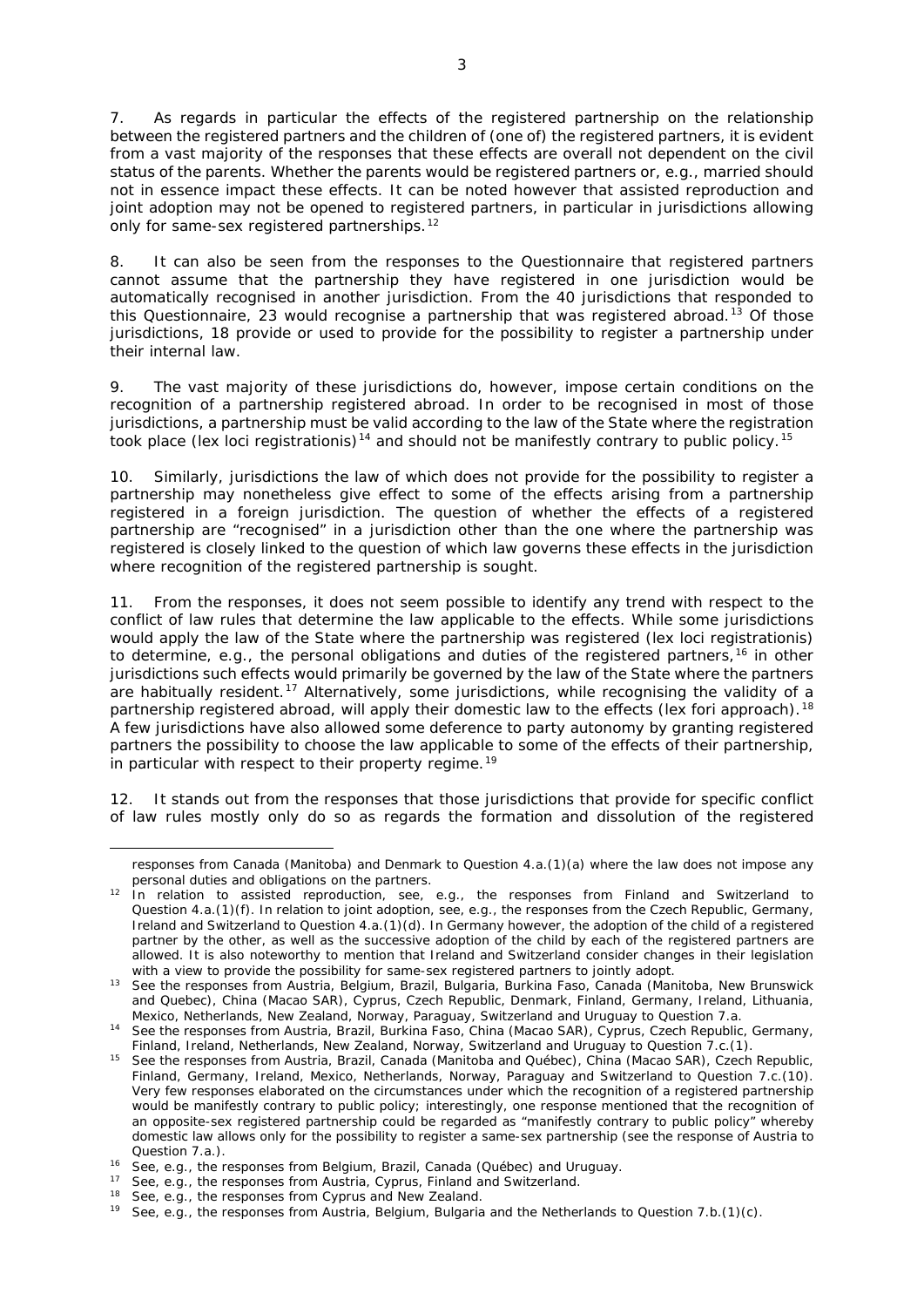partnership, the general effects of the relationship between the registered partners and the effects governing their property.<sup>[20](#page-3-0)</sup> In contrast, the effects of the registered partnership on the relationship between the registered partners and their children are overall addressed under the relevant conflict of law rules for these effects, notwithstanding the civil status of the parents.<sup>[21](#page-3-1)</sup>

13. As an overall assessment, it can be concluded that the effects arising from a partnership registered abroad are more likely to be granted in a jurisdiction the law of which provides for effects that are, in essence, similar. Adversely, some jurisdictions would not grant effects arising from an abroad registered partnership where these effects would exceed those arising from a partnership registered under their domestic law.<sup>[22](#page-3-2)</sup>

14. It can be noted that references were made to various international and regional instruments to determine the law applicable, *i.e.*, the *Hague Convention of 19 October 1996 on Jurisdiction, Applicable Law, Recognition, Enforcement and Co-operation in Respect of Parental Responsibility and Measures for the Protection of Children* (the 1996 Child Protection Convention), the *[Convention of 23 November 2007 on the International Recovery of Child](https://www.hcch.net/en/instruments/conventions/specialised-sections/child-support)  [Support and Other Forms of Family Maintenance](https://www.hcch.net/en/instruments/conventions/specialised-sections/child-support)* (the 2007 Child Support Convention) and the *Hague Protocol of 23 November 2007 on the Law Applicable to Maintenance Obligations* (the 2007 Maintenance Obligations Protocol), the Council Regulation (EC) No 4/2009 of 18 December 2008 on jurisdiction, applicable law, recognition and enforcement of decisions and cooperation in matters relating to maintenance obligations and the Council Regulation (EU) 2016/1104 of 24 June 2016 implementing enhanced cooperation in the area of jurisdiction, applicable law and the recognition and enforcement of decisions in matters of the property consequences of registered partnerships.<sup>[23](#page-3-3)</sup>

15. As regards the termination of registered partnerships, it can be seen that the procedure for annulment or dissolution of the partnership vary among jurisdictions. In some jurisdictions, the partnership will usually be dissolved upon registration with a public authority<sup>[24](#page-3-4)</sup> whereas in others the partnership can only be dissolved judicially.<sup>[25](#page-3-5)</sup> In contrast, some jurisdictions have opted for a "mixed" approach and alternatively provide for an administrative or a judicial dissolution of the partnership, depending on the circumstances.<sup>[26](#page-3-6)</sup> Regarding the issue of recognition, it stands out from the responses that most jurisdictions would recognise the dissolution of a partnership that was registered and dissolved in a foreign jurisdiction, provided that such recognition is not manifestly contrary to public policy.<sup>[27](#page-3-7)</sup> In some jurisdictions, such recognition could be refused if neither party was habitually resident in nor citizen of the jurisdiction where the partnership was dissolved (or annulled) at the time of application.<sup>[28](#page-3-8)</sup>

### **2. Discussion on next steps**

16. From the responses received to the Questionnaire, it can be concluded that a large number of jurisdictions would not recognise a partnership that has been registered abroad, and that those jurisdictions that would recognise such partnership may not recognise certain forms of partnership and impose certain additional conditions for that partnership to be recognised domestically. Of particular note is the fact that if a jurisdiction provides for the possibility to register a partnership in its internal law, it cannot be assumed that it would also automatically recognise partnerships that have been registered abroad. Each jurisdiction imposes certain conditions which are different among them, albeit similar to some extent.

**.** 

<span id="page-3-0"></span><sup>&</sup>lt;sup>20</sup> See, *e.g.*, the responses from Austria, Belgium and the Czech Republic to Question 11.a.

<span id="page-3-2"></span><span id="page-3-1"></span><sup>&</sup>lt;sup>21</sup> See,  $e.g.$ , the responses from Austria and Canada (Manitoba).<br><sup>22</sup> Soo the responses from Brazil, Cynrus, Cermany, Netherlands

<sup>22</sup> See the responses from Brazil, Cyprus, Germany, Netherlands and Switzerland to Question 7.c.(9).

<span id="page-3-3"></span><sup>&</sup>lt;sup>23</sup> It should be noted that the Questionnaire was circulated on 16 June 2016, prior to the adoption of EU Regulation No 2016/1104 of 24 June 2016. The Regulation will be applicable, except for a few provisions, as of 29 January 2019.

<span id="page-3-4"></span><sup>24</sup> See, *e.g.*, the response from Belgium, Canada (Nova Scotia) and Mexico to Question 5.a.

<span id="page-3-5"></span><sup>25</sup> See, *e.g.*, the responses from Austria, Czech Republic and Finland to Question 5.a.

<span id="page-3-6"></span><sup>&</sup>lt;sup>26</sup> *E.g.*, in the response from Brazil to Question 5.a., it is noted that the partnership can be dissolved by way of registration with a notary provided that there are no children from the union. Where children are involved in the proceedings, a judicial dissolution will be required.

<span id="page-3-7"></span><sup>27</sup> See, *e.g.*, the responses from Canada (New Brunswick and Québec), Finland and the Netherlands to Question 8.<br><sup>28</sup> See, *e.g.*, the responses from Denmark, Finland and Switzerland to Question 8.

<span id="page-3-8"></span>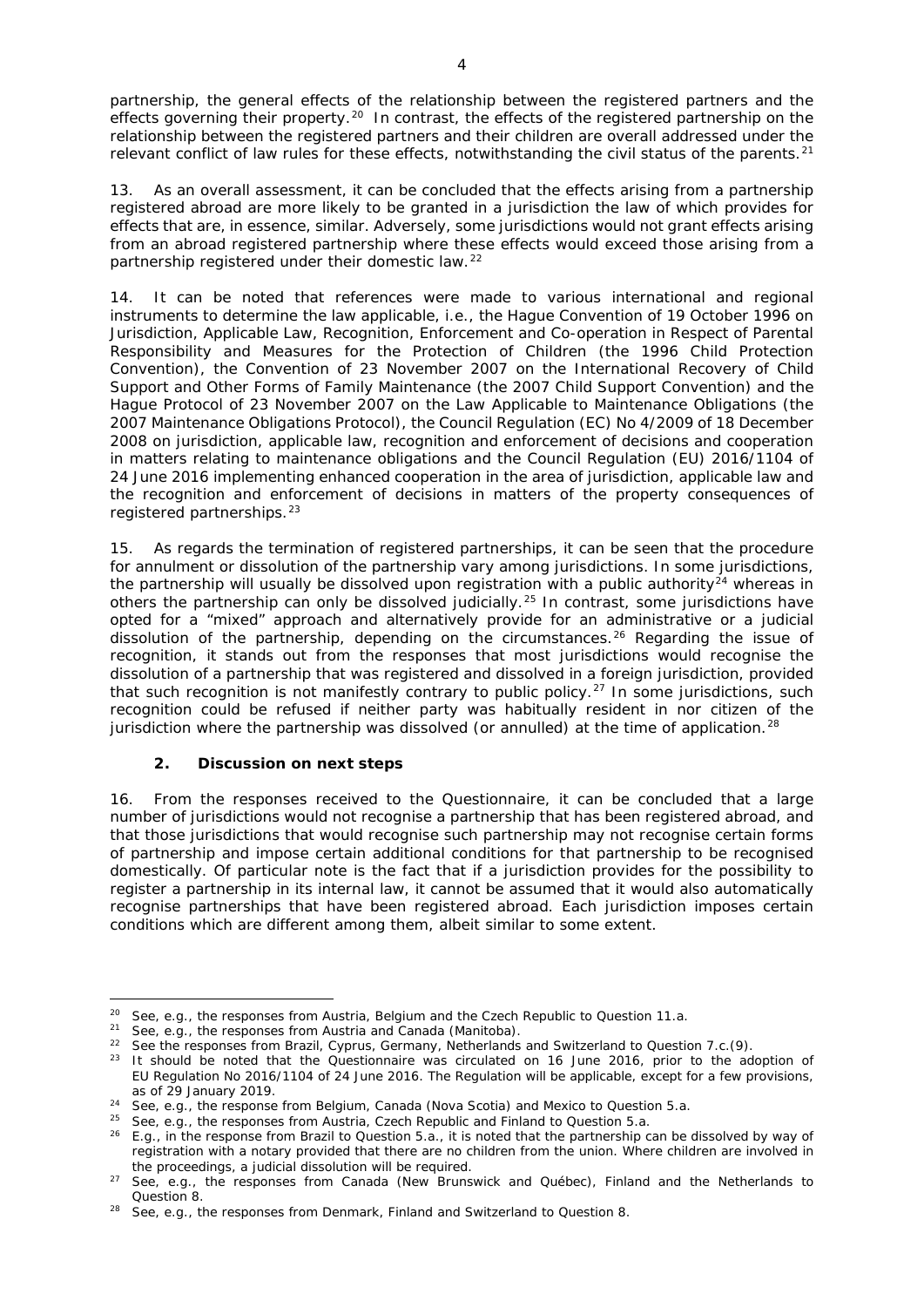where the partnership was registered may in turn (depending on the law applicable to the rights and obligations at issue) not be recognised in another jurisdiction, thus creating legal

uncertainty for registered partners when they move across borders.

18. Against this background, it would be advisable to discuss solutions to facilitate the recognition of the validity and effects of registered partnerships to provide more legal certainty to individuals.

19. However, whether the HCCH should engage into further work on this issue should be first discussed in terms of desirability. When asked on legal / practical problems that might have arisen in the context of registered partnerships where there are international elements involved, very few respondents indicated that they were aware of any such problems.<sup>[29](#page-4-0)</sup>

20. Subject to the views of the Council and available resources, further work could seek to create greater legal predictability in providing adequate information (*e.g.*, in the form of Country Profiles) about the legal situation applicable in different jurisdictions to all those involved, including Governments, private practitioners and, in particular, individuals. For this purpose, the HCCH would draw mainly on the information collected from the responses to the Questionnaire while encouraging those Members that have not yet provided a response to do so. Members that have already responded to the Questionnaire would be invited to keep the Permanent Bureau informed of new developments.

21. From the limited number of responses received, it does not seem that there is at the moment enough support among the Members to initiate any work on the development of new private international law rules.<sup>[30](#page-4-1)</sup> At this stage, the Permanent Bureau would continue monitoring developments in the area of registered partnerships and would invite the Council to revisit the possibility that further work be undertaken once there is adequate support and interest for the topic among the Members. Such work could seek to create an international situation where persons, despite the differences among the legal systems, could enjoy a higher degree of legal security as a result of an internationally-agreed approach to the recognition of registered partnerships. From that perspective, and keeping in mind the regional and international instruments that already exist, the development of private international law rules may help to achieve more legal certainty for registered partners establishing habitual residence in a new jurisdiction, whether in the form of a new international instrument seeking to facilitate the recognition of registered partnerships in cross-border situations and / or in the form of specific conflict of law rules on selected effects of the registered partnerships.

## **PART B – Unmarried cohabitation**

**.** 

## **1. Findings from the Questionnaire**

22. This Section briefly elaborates on the findings obtained from the responses received to Part B of the Questionnaire (Questions No 14 to 20).

23. The term "unmarried cohabitation" refers to *concubinage* or *de facto* union without this union having been registered with an authority, formed by the parties' actual cohabitation. Individuals living in unmarried cohabitation are referred to as "unmarried cohabitees".<sup>[31](#page-4-2)</sup>

<span id="page-4-0"></span><sup>29</sup> See the responses to Question 13. *E.g.*, in the response from New Zealand, it is noted that partners living in a State where their civil union would not be recognised may not be able to dissolve it neither in that State nor in New Zealand (it is required that at least one of the partners is domiciled in New Zealand in order to apply for dissolution).

<span id="page-4-1"></span><sup>30</sup> Out of the 40 jurisdictions that responded to the Questionnaire, only 16 (*i.e.*, 14 States) provide in their law for the possibility to register partnerships.

<span id="page-4-2"></span><sup>&</sup>lt;sup>31</sup> Since in most legal systems this term is not defined, this is simply a working definition. For an explanation of the terminology, see "Note on developments in internal law and private international law concerning cohabitation outside marriage, including registered partnerships" Prel. Doc. No 11 of March 2008 for the attention of the Council of April 2008 on General Affairs and Policy of the Conference, paras 10 *et seq*., available on the Hague Conference website at < www.hcch.net > under "Projects" then "Legislative Projects" and "Cohabitation outside marriage".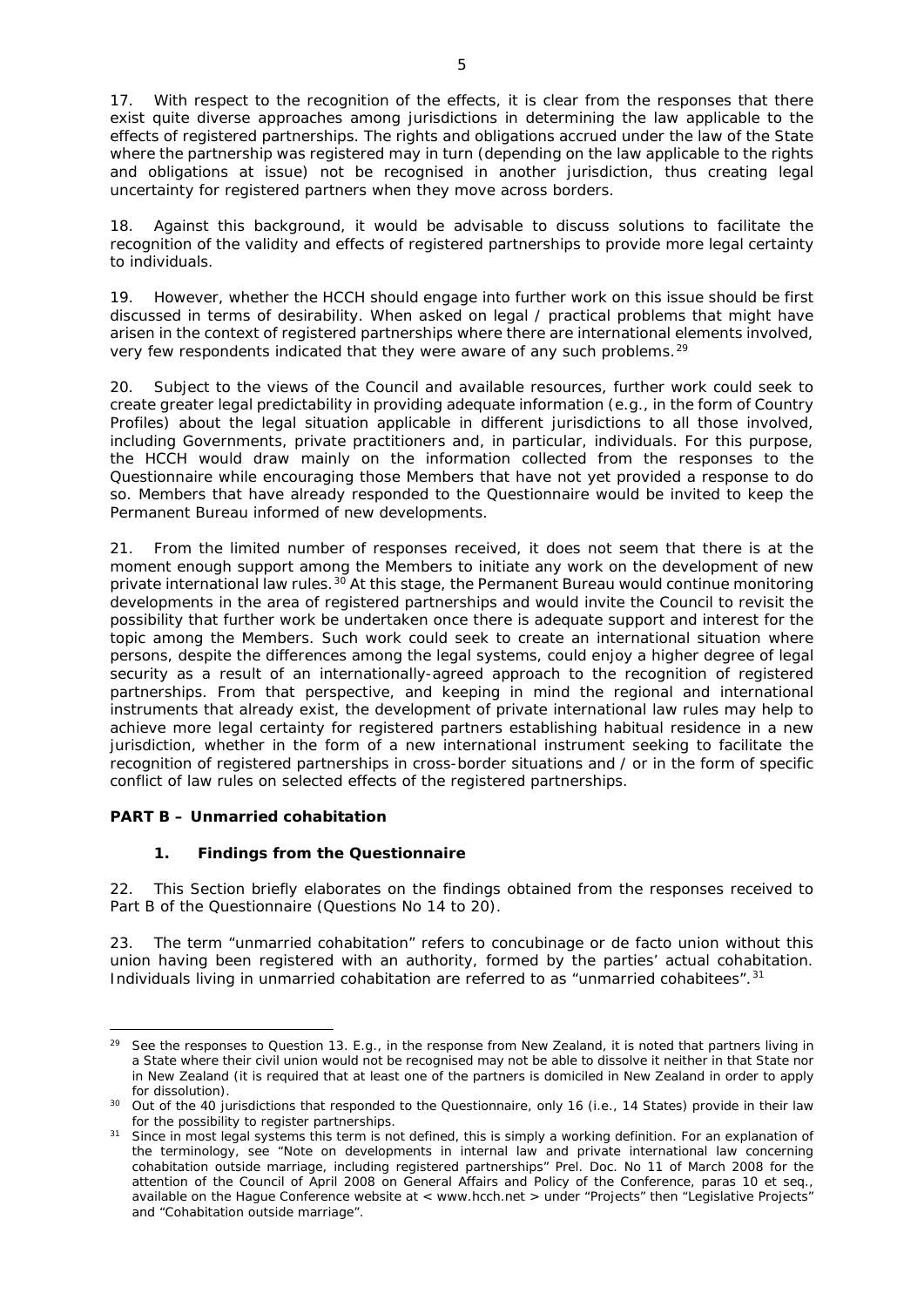24. From a total of 40 jurisdictions that responded to the Questionnaire, 10 jurisdictions reported that they have established a specific legal regime for cohabitation in their internal law,<sup>[32](#page-5-0)</sup> although some of those responses did not provide much detail. The majority of 30 jurisdictions do not provide for a specific legal regime for cohabitation.<sup>[33](#page-5-1)</sup> However, among those jurisdictions, 23 jurisdictions attach certain legal effects to (aspects of) cohabitation.<sup>[34](#page-5-2)</sup> Seven jurisdictions noted that their internal law would not attribute any legal effects to (aspects of) cohabitation.[35](#page-5-3)

25. From the responses to the Questionnaire, it may first be noted that unmarried cohabitees that benefit from a *specific legal regime* for unmarried cohabitation cannot assume that the validity and the legal effects of that regime would be recognised in another (foreign) jurisdiction where they may plan to establish their habitual residence. Of the total of 40 jurisdictions that responded to the Questionnaire, only 12 stated that the validity of a legal regime for unmarried cohabitation of another (foreign) jurisdiction would be recognised in their jurisdiction;  $36\,23$  $36\,23$ noted that they would not recognise the validity of the legal regime.  $37$ 

26. The situation may be more beneficial in relation to the recognition of *specific legal effects* of the unmarried cohabitation, since many jurisdictions noted that they would recognise specific legal effects of an unmarried cohabitation under certain circumstances.<sup>[38](#page-5-6)</sup>

27. However, to determine which legal effects would be recognised and which would not, it seems that most jurisdictions would apply their own laws, including general conflict of law rules. Most jurisdictions reported that they have neither stipulated specific conflict of law rules nor specific rules on jurisdiction in relation to unmarried cohabitation.

28. Therefore, the question which legal effects would be recognised and which would not, depends on applicable laws of the "new" jurisdiction (*i.e.*, the jurisdiction where the unmarried cohabitees are now present), including the conflict of law rules, and public policy considerations. An important aspect to consider in relation to the issue of whether certain legal effects would be recognised is whether the "new" jurisdiction attaches certain legal effects to cohabitation outside marriage, and if so, whether these legal effects are similar to those attached under the law of the former jurisdiction.<sup>[39](#page-5-7)</sup> It is possible that the legal effects of unmarried cohabitation that arise under the law of one jurisdiction are more likely to be recognised in another (foreign) jurisdiction, if the law of that other (foreign) jurisdiction generate similar legal effects.

29. Overall, concerning the legal effects that an unmarried cohabitation has under the internal law of a given jurisdiction, in particular in relation to the rights which are granted to and the obligations imposed on the cohabitees, it seems that there is no harmonised approach. In some jurisdictions, under certain circumstances, unmarried cohabitees are entitled to the same, or

**.** 

<span id="page-5-0"></span><sup>&</sup>lt;sup>32</sup> See the responses from Brazil, Canada (Alberta, Manitoba, Nunavut, Prince Edward Island and Saskatchewan), China (Mainland and Macao SAR), Paraguay and Vietnam to Question 14.a.

<span id="page-5-1"></span><sup>&</sup>lt;sup>33</sup> See the responses from Austria, Belgium, Bulgaria, Burkina Faso, Canada (British Columbia, New Brunswick, Nova Scotia, Québec and Saskatchewan), China (Hong Kong SAR), Czech Republic, Denmark, Finland, Germany, Ireland, Japan, Republic of Korea, Latvia, Lithuania, Mexico, Netherlands, New Zealand, Norway, Romania, Russian Federation, Slovakia, Switzerland, Turkey and Uruguay. (Canada – Province of Saskatchewan responded "yes" and "no" and is therefore counted twice.)

<span id="page-5-2"></span><sup>&</sup>lt;sup>34</sup> See the responses from Austria, Belgium, Bulgaria, Canada (British Columbia, New Brunswick, Nova Scotia, Québec and Saskatchewan), China (Hong Kong SAR), Czech Republic, Denmark, Finland, Ireland, Japan, Latvia, Lithuania, Netherlands, New Zealand, Norway, Romania, Slovakia, Switzerland and Uruguay.

<span id="page-5-3"></span><sup>&</sup>lt;sup>35</sup> See the responses from Belgium, Burkina Faso, Germany, Republic of Korea, Mexico, the Russian Federation and Turkey.

<span id="page-5-4"></span><sup>&</sup>lt;sup>36</sup> See the responses from Austria, Belgium, Brazil, Burkina Faso, Canada (Manitoba, Nunavut and Québec), China (Macao SAR), the Czech Republic, Romania, Uruguay and Vietnam.

<span id="page-5-5"></span><sup>&</sup>lt;sup>37</sup> See the responses from Belgium, Bulgaria, Canada (Prince Edward Island and Saskatchewan), China (Mainland and Hong Kong SAR), Denmark, Finland, Germany, Ireland, Republic of Korea, Latvia, Lithuania, Mexico, the Netherlands, New Zealand, Norway, Paraguay, Philippines, Russian Federation, Slovakia, Turkey and Switzerland. (Belgium responded "yes" and "no" and is therefore counted twice.)

<span id="page-5-6"></span><sup>38</sup> See the responses from Austria, Belgium, Brazil, Burkina Faso, Canada (Manitoba, Nunavut, Québec and Saskatchewan), China (Macao SAR), Czech Republic, Germany, Lithuania, Mexico, the Netherlands, Norway, Romania, Russian Federation, Switzerland, Uruguay and Vietnam to Question 16.b.

<span id="page-5-7"></span><sup>39</sup> *E.g.*, in the response from Germany, it is noted that the foreign law designated by a conflict-of-law rule applicable to the effects at issue may be set aside on the grounds of public policy if, as a result of its application, the registered partners would be "privileged over married couples".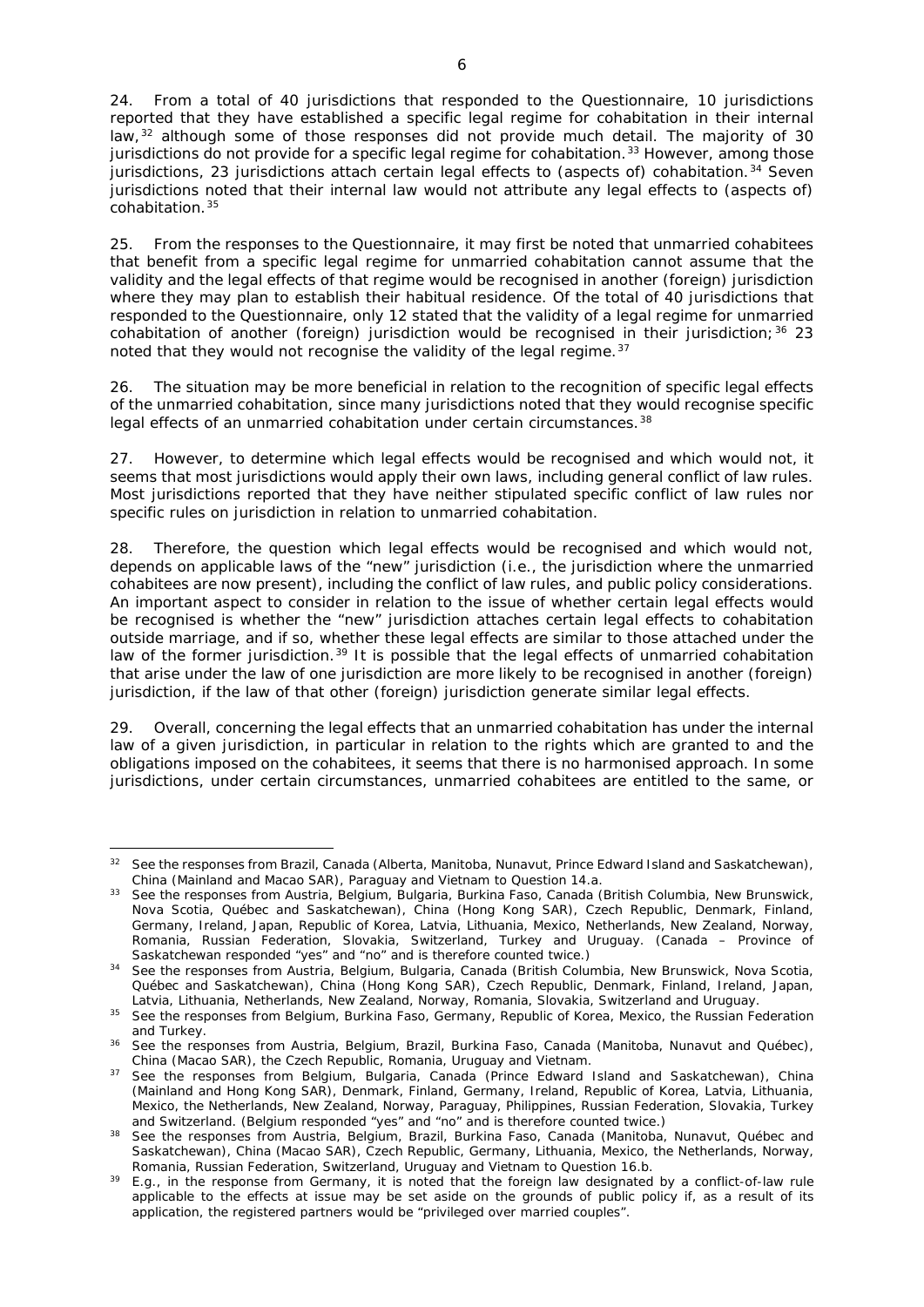almost the same, legal rights and obligations as married persons.<sup>[40](#page-6-0)</sup> More often, however, it seems that cohabitees are treated as spouses in some areas and as single in others, thus, certain laws and procedures contain specific provisions by which legal effects are attached to unmarried cohabitation.<sup>[41](#page-6-1)</sup>

30. However, regardless of the approach taken, it seems that many jurisdictions provide for the protection of the financially weaker cohabitee, for example, in terms of the provision of maintenance during or upon termination of the cohabitation.<sup>[42](#page-6-2)</sup>

31. Furthermore, many jurisdictions seek to protect children of unmarried cohabitees and to avoid undue discrimination between children from married and unmarried parents. Thus, questions in relation to parental status, parental responsibility, child maintenance and rights of inheritance are usually not determined by the cohabitation status but are rather dependent on the question whether or not both cohabitees have established parentage of the child.<sup>[43](#page-6-3)</sup>

32. The situation is more diverse in relation to property rights and inheritance rights among cohabitees. A cohabitee that, under the law of a certain jurisdiction, has the right to receive a share of the other cohabitee's property after separation or to inherit part of the other cohabitee's property after his / her death, cannot assume that these rights would *per se* be granted under the law of another (foreign) jurisdiction. Similar issues may occur in relation to pension rights or other financial matters.

33. To avoid the legal uncertainty that results from this diversity, cohabitees would be advised to conclude an agreement that regulates the financial aspects upon separation or to make a will. Such agreement should be legally binding (and if necessary enforceable) in the jurisdiction where it was concluded, but also in the "new" jurisdiction.

34. Overall, the assessment of whether certain legal effects of an unmarried cohabitation would be recognised in another (foreign) jurisdiction, would, in the absence of a coherent international legal framework, be made on a case-by-case basis and depend on applicable laws of the jurisdiction where recognition is sought and / or where the cohabitees have established their habitual residence. This situation certainly causes legal uncertainty for unmarried cohabitees who may plan to establish habitual residence in another (foreign) jurisdiction.

35. In relation to the recognition of certain rights and obligations with respect to children, mention should also be made of the 1996 Child Protection Convention, the 2007 Child Support [Convention ,](https://www.hcch.net/en/instruments/conventions/specialised-sections/child-support) and the 2007 Maintenance Obligations.[44](#page-6-4)

### **2. Discussion on next steps**

36. In relation to cohabitation outside marriage, it is important to note that, although some jurisdictions provide a specific legal regime for unmarried cohabitation, the legal effects of unmarried cohabitation and, in particular, the rights and obligations arising out of unmarried cohabitation differ among jurisdictions. Although it seems that many jurisdictions have adopted specific provisions that seek to protect the financially weaker cohabitee (*e.g.*, in case of separation or death of the other cohabitee) and to protect children of unmarried cohabitees, more research may be necessary to compare the rights and obligations arising out of unmarried cohabitation and the conditions under which they are granted.

37. In relation to the recognition of a special legal regime for, or of certain legal effects of, unmarried cohabitation, it may be concluded that many jurisdictions apply general rules, including the conflict of law rules. An important aspect to consider in relation to the issue of whether certain legal effects would be recognised is whether the "new" jurisdiction attaches certain legal effects to cohabitation outside marriage, and if so, whether these effects are similar

 $\overline{a}$ 

<span id="page-6-0"></span><sup>40</sup> See the response from Canada (Nunavut) stating that the Nunavut Family Law Act (s. 2) includes in its definition of spouse" the following: "a person who has lived together in a conjugal relationship outside marriage with another person, if (i) they have so lived for a period of at least two years, or (ii) the relationship is one of some permanence and they are together the natural or adoptive parents of a child. These spouses are entitled to the same legal rights as married persons". See also the responses, *e.g.*, from Brazil and Japan.<br><sup>41</sup> See, *e.g.*, the responses from Norway and Switzerland.

<span id="page-6-1"></span>

<span id="page-6-2"></span><sup>&</sup>lt;sup>42</sup> See, e.g., the response from Paraguay to Question 15.a.(2).

<span id="page-6-4"></span><span id="page-6-3"></span><sup>43</sup> See, *e.g.*, the response from Japan to Question 14.b.<br><sup>44</sup> See the response from the Netherlands.